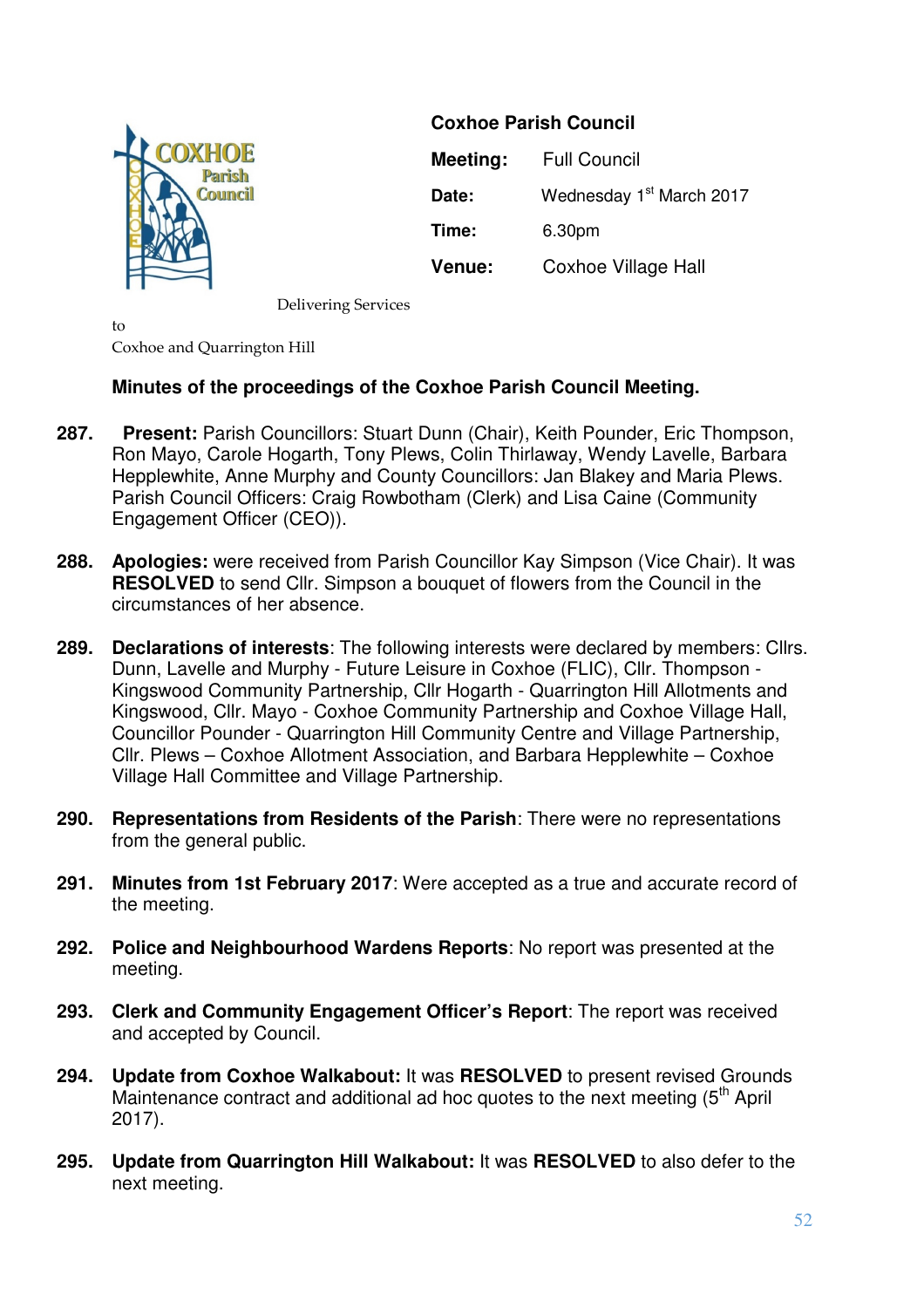- **296. Notes of Youth Strategy Meeting and Actions Arising:** No notes were presented to Council and it was **RESOLVED** to send the notes to Members before the next meeting for consideration.
- **297. Purdah and Election Arrangements:** Cllr. Dunn gave a verbal update on the DCC presentation which he attended on the 1<sup>st</sup> March 2017. He provided nomination forms to Members and gave a brief outline of the process and their responsibilities. He stressed that all papers must be hand delivered to the Returning Officer at County Hall before 4pm on 4<sup>th</sup> April 2017. He also notified Members, from the 23<sup>rd</sup> March 2017, the Council will be in Purdah and Council resolutions/communications cannot be made for a political purpose, but this does not stop Members conducting/performing the business of the Council.
- **298. Chronicle Update:** Cllr. Dunn gave a verbal update on progress with the printing of the Spring Edition. He confirmed that the printing has been cheaper than the black and white versions printed on the Council owned photocopier due to the inclusion of advertising. He also updated that the Neighbourhood Survey has been included as an insert. He thanked and commended Cllr. Simson, Mrs. Caine (CEO) and Mr.Rowbotham (Clerk) for their work in preparing this edition of the Chronicle. It was **RESOLVED** (i) As there were no volunteers for Quarrington Hill, Mrs. Caine (CEO) was tasked with this action (ii) all Members are included in the proof reading stage of future editions.
- **299. Youth Workers' Update:** A report was tabled. It was received and noted by Members. A discussion ensued regarding a disturbance in the Quarrington Hill which then involved the Council's Youth Team. Members thanked our youth work team for defusing the situation. Cllr. Hogarth suggested that the Council needs to put in place protocols to support staff. It was **RESOLVED** to raise this with our senior youth worker and seek advice from DCC.

## **300. Finance Report:** It was **RESOLVED** to accept the report.

- a. **Payment schedule for March 2017**: it was **RESOLVED** to approve the payments outlined.
- b. **Council Risk Report**: it was agreed to accept the report.

#### **301. Correspondence for Information and Action**:

- a. Residents Letters (CPC Land) The positive comments and offers of support in maintaining and improving some of the recently acquired parcels of land were gratefully received by Members. **RESOLVED** to put on next month's agenda and for CEO to organise a meeting in May to encourage residents to get involved in a working group.
- b. Residents Letter (Road Safety) the resident was disappointed with his response from the Council. A discussion was held about the problems with the blind bends and car parking. County Cllr. Plews said she went to the Police, but they won't enforce or give advisory notices. She is not sure what the answer is to resolve the issue, because there are no parking restrictions on the road. Cllr. Plews is going to Highways Authority for advice. It was **RESOLVED** to write a letter of support to the Highways Authority.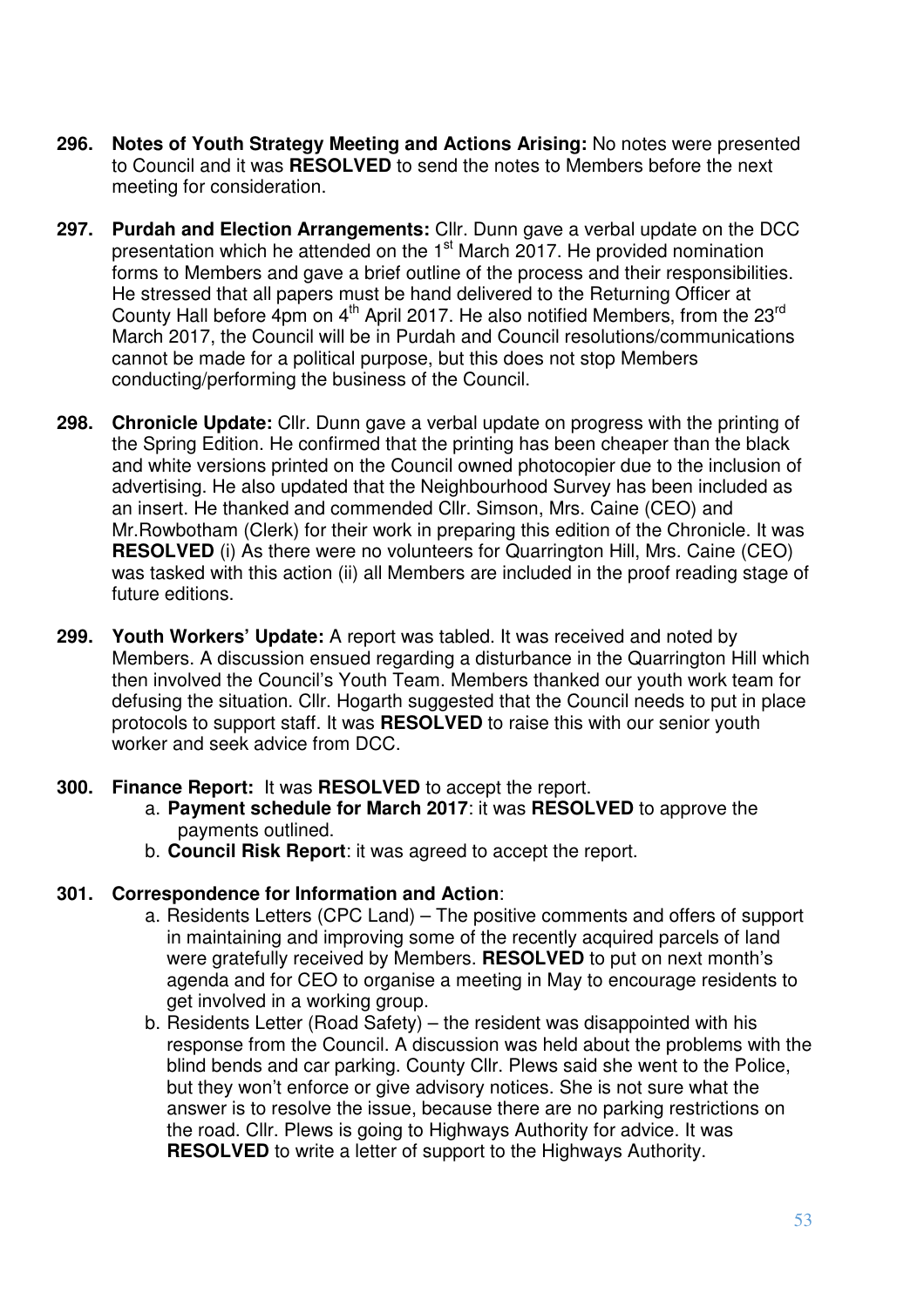- c. Coxhoe Primary (20MPH Zone) Noted and received. The Council offers its full support.
- d. Park Hill (Proposed Development) County Cllr. Blakey put forward her concerns regarding the potential impact on both Parishes. She described that Cassop cum Quarrington Parish Council are not supporting the scheme. Cllr. Dunn shares Cllr. Blakey's concerns and offered to write a letter replicating responses about the speed limits on B6291. **RESOLVED** to request from Cassop cum Quarrington Parish Council for their response so that Coxhoe Parish Council can echo their concerns.
- e. Determination Letter (Removal of lights) Noted and received by Members. Cllr. Blakey recommended contacting Durham County Council for high visibility strips for school children.
- f. DCC Weight Restrictions Received and noted by Members who expressed support for the plans.
- g. Auckland Castle County Cllr. Blakey spoke highly of them and their work they are now doing in the Community. Cllr. Hepplewhite has invited them to the Coxhoe History Group.
- h. City Durham Civic Dinner Received and noted.
- i. Spennymoor Race Night Received and noted.
- **302. Planning Applications**: Received and noted by Members.
- **303. Durham County Councillors Update**: County Cllr. Plews give a County Cabinet update. She updated the Council stating that DCC will have to make £26 million of cuts in 2017/18. They will be using £12 million from reserves. The number of cuts will inevitably increase Council TAX by 1.9% and Social Care TAX by 2%. On the other hand, DCC has been awarded two environmental awards and all County Cllrs. will now have to hold a DBS check. Cllr. Blakey informed the Council that she conducted a walkabout with Durham City Homes at Quarrington Hill three weeks ago. She observed general wear and tear and abandoned household waste. One week ago she conducted an observation of Coxhoe and noticed the deterioration of footpaths because they are predominately in the shade. Also more dog bins have been requested for footpaths around the village. Cllr. Thirlaway raised an issue regarding a fallen down fence on Parsons Walk. **RESOLVED** to investigate the maintenance work required.
- **304. Members' Reports from meeting attended:** Cllr. Murphy provided a written update from the Small Council Forum. This was received and noted by Members.
- **305. CDALC & EDRCAAP** the following were received and noted:
	- a. Neighbourhood Planning Grants
	- b. Parish polls
	- c. Annual Returns Training
	- d. Gambling Act Consultation
	- e. Armed Forces Grants.
- **306. PP2**: It was **RESOLVED** that Cllr. Dunn will review what hasn't been achieved in PP2 for members to review and what may need to be considered for inclusion in PP3.